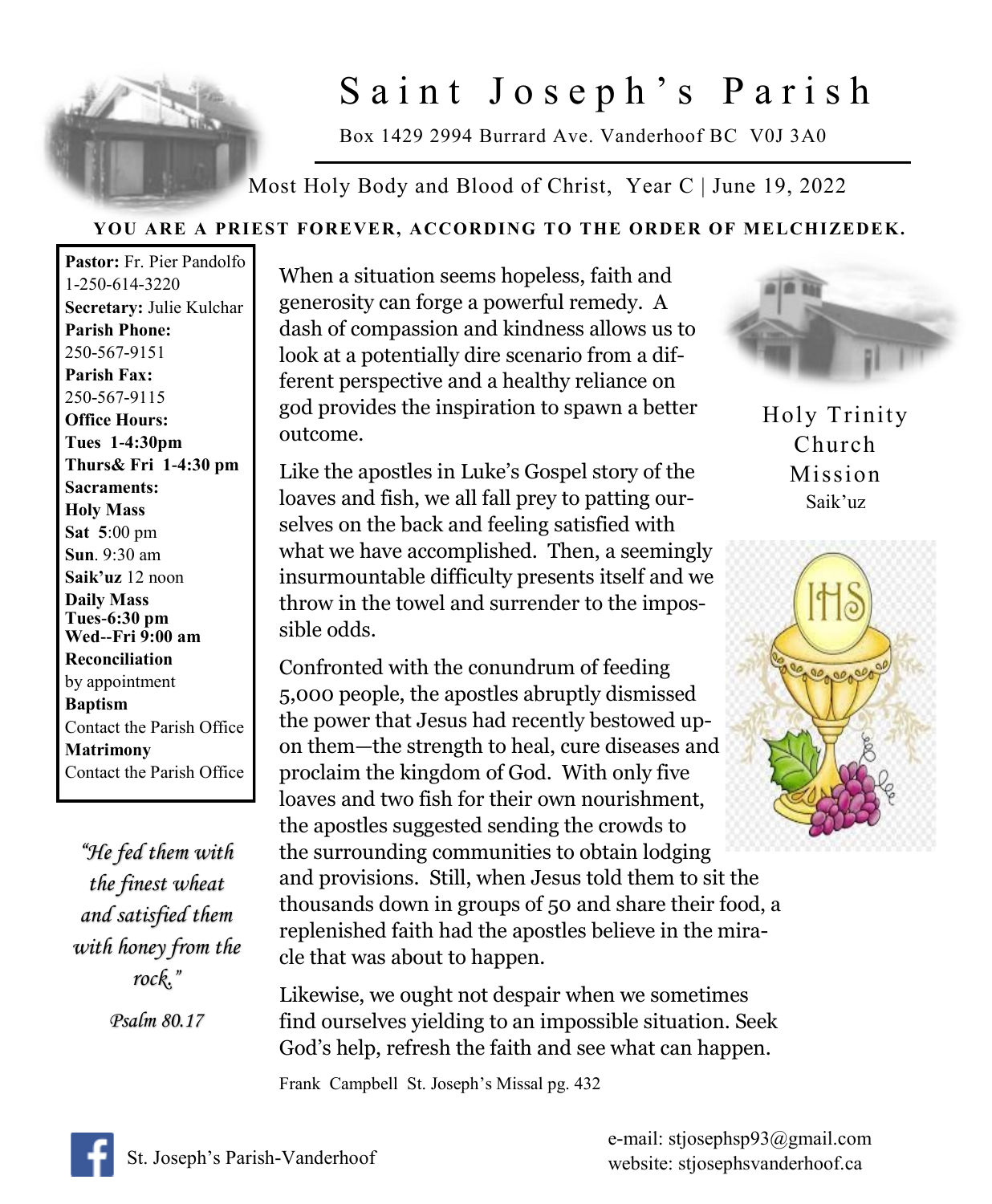

**Corpus Christi: the Body and Blood of Christ.** In the first reading, the symbols of bread and wine are present in the story of Abraham meeting with Melchizedek, King of Salem (salem means peace). The symbol of food and the action of eating continues in the Gospel where Jesus performs a miracle and feeds a large crowd. The second reading from Paul to the Corinthians links the ministry of Jesus feeding the people to the image of peace. Our Eucharist, remembering Jesus, becomes a song of thankful praise that we lift up to God for God's work of bringing peace to the whole world. **Homework**: pray for the

candidates of Holy Communion receiving for the first time this Sunday to have a spirit of gratitude for what Jesus is doing for them.

**Teaching: on the Body and Blood of Christ.** The early Church experienced the remembering of 'WHAT' Jesus did as recorded today by St.Paul ( the Last Supper is also recorded in Matthew, Mark, and Luke). Namely Jesus took bread and wine and added the words 'This is my body, this is my blood, do this in memory of me'. Years passed before the question 'WHEN' does the bread and wine change into the body of Jesus? And the Church in the West went with the exact moment the words are spoken (termed moment theology), and the Church in the East went with the change happening as a gradual process throughout the mass (termed process theology). And the final question, 'HOW' does this mystery happen, was reflected upon in the Middle Ages and is where we got the most common answer: TRANSUBSTANTIA-TION – the accidents of bread and wine remain the same but the substance changes, so that it still looks and tastes like bread and wine (accidents) but is really the Body and Blood of Christ (substance is Christ). While it is a good thing to consider the WHEN and the HOW something happens, we keep the emphasis on the WHAT – Jesus is making present (for us to remember) the very sacrifice of Himself which won salvation for us – and our response it THANK YOU.

**CONGRATULATIONS to First Holy Communicants:** we appreciate your witness to be a disciple of Jesus; may God bless you today and every time your receive His Body and Blood

FORMED**: REMEMBER THIS IS A FREE SUBSCRIPTION AS PART OF OUR PARISH**

**FATHER's Day:** May God bless the father's of the children in the parish, that together with the mothers, they will be the best of teachers of our faith, bearing witness by what the father's say and do.

**Rosary for the family at 12noon:** remember that at noon today, the CCCB (Canadian bishops) have invited Catholics to pray the rosary for the family. See advertisement in church foyer.

**Transformed lives, transforming community:** mission statement for evangelization in our parish;

PARISH ACTIVITIES**- Father'sDay Brunch, June 19:** an assortment of menu items is being prepared; plan on attending.

PARISH ACTIVITIES **: Grounds Clean-up**; Saturdays from 10 to noon; we still have a little work

PARISH ACTIVITIES **: YEAR END BBQ, June 26.** Mark your calendar

INTERCHURCH ACTIVITY **: COMIC LELAND KLASSEN, June 26 at 7pm at** Gospel Chapel; see Church bulletin board for QR Code to buy tickets.

QUIET PARISH HEROS **:** those who organize our social gatherings, set up, clean up, bring food.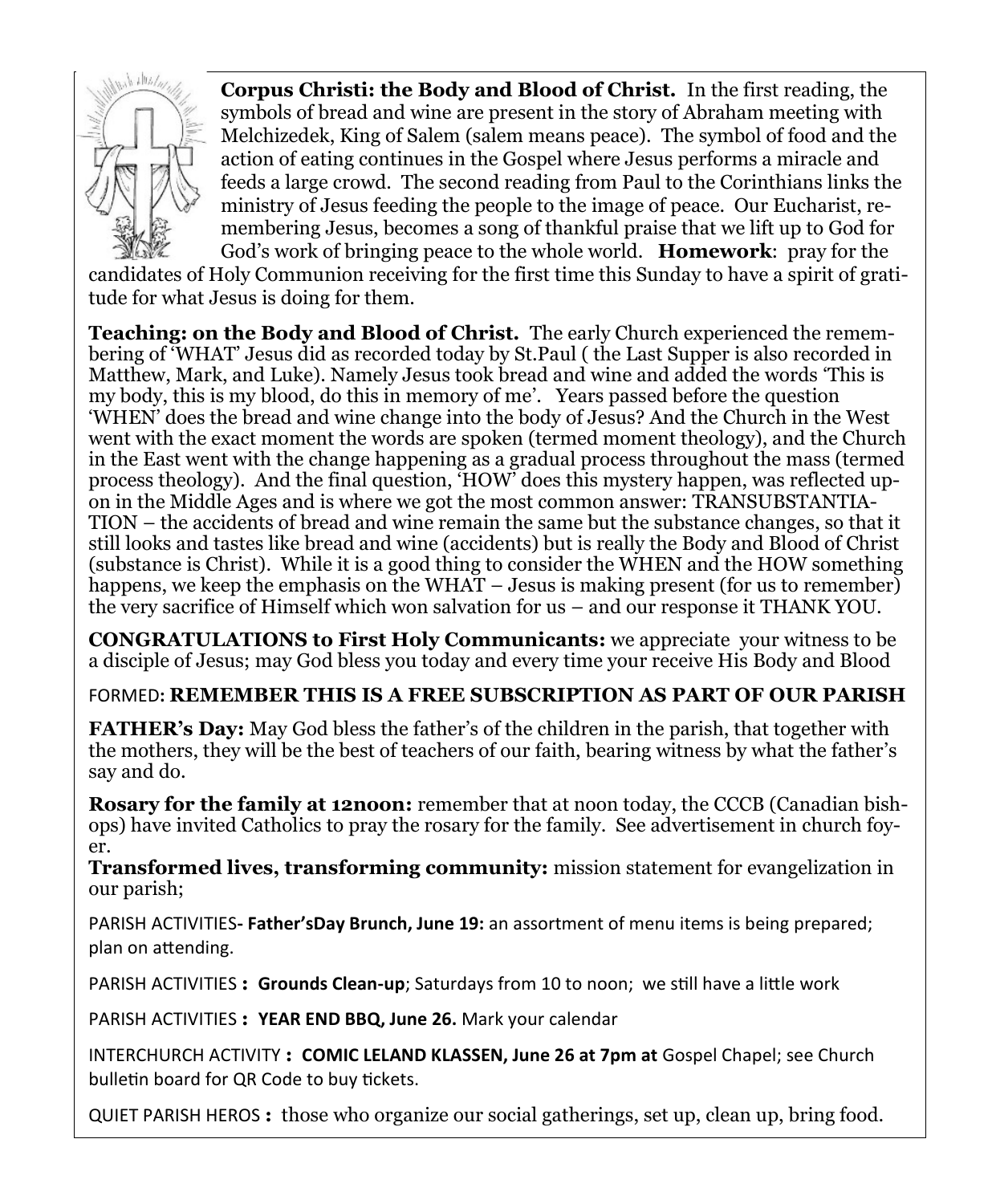# The Sacrament of Eucharist

| L | M | E | A | L | R | L | S | S | A | M | N | E | G |
|---|---|---|---|---|---|---|---|---|---|---|---|---|---|
| B | Y | L | 0 | H | N | В | I | C | E | 0 | E | C | A |
| E | A | S | C | N | E | M | A | В | I | U | C | N | D |
| E | E | M | H | В | E | S | 0 | N | E | В | I | E | 0 |
| U | L | 0 | R | В | C | D | U | D | L | В | L | S | R |
| C | C | N | I | В | Y | M | E | E | E | C | A | E | A |
| H | A | S | S | R | M | R | S | C | E | I | H | R | T |
| A | N | T | T | 0 | A | S | W | I | S | L | С | P | I |
| R | R | R | C | H | E | I | В | F | D | 0 | G | L | 0 |
| I | E | A | S | D | N | J | R | I | В | H | E | A | N |
| S | B | N | N | E | E | E | 0 | R | L | T | S | E | R |
| T | A | C | N | C | 0 | S | K | C | 0 | A | E | R | R |
| 0 | T | E | 0 | E | D | U | E | A | 0 | C | L | В | E |
| B | P | A | T | E | N | S | N | S | D | В | M | A | L |

GOD **BLESSED** REALPRESENCE **HOLY BODY** MEAL WINE **BROKEN** TABERNACLE **EUCHARIST** MONSTRANCE **CHRIST** ADORATION SACRIFICE **JESUS** COMMUNION CATHOLIC CHALICE MASS LAMB SHARED AMEN PATEN BLOOD